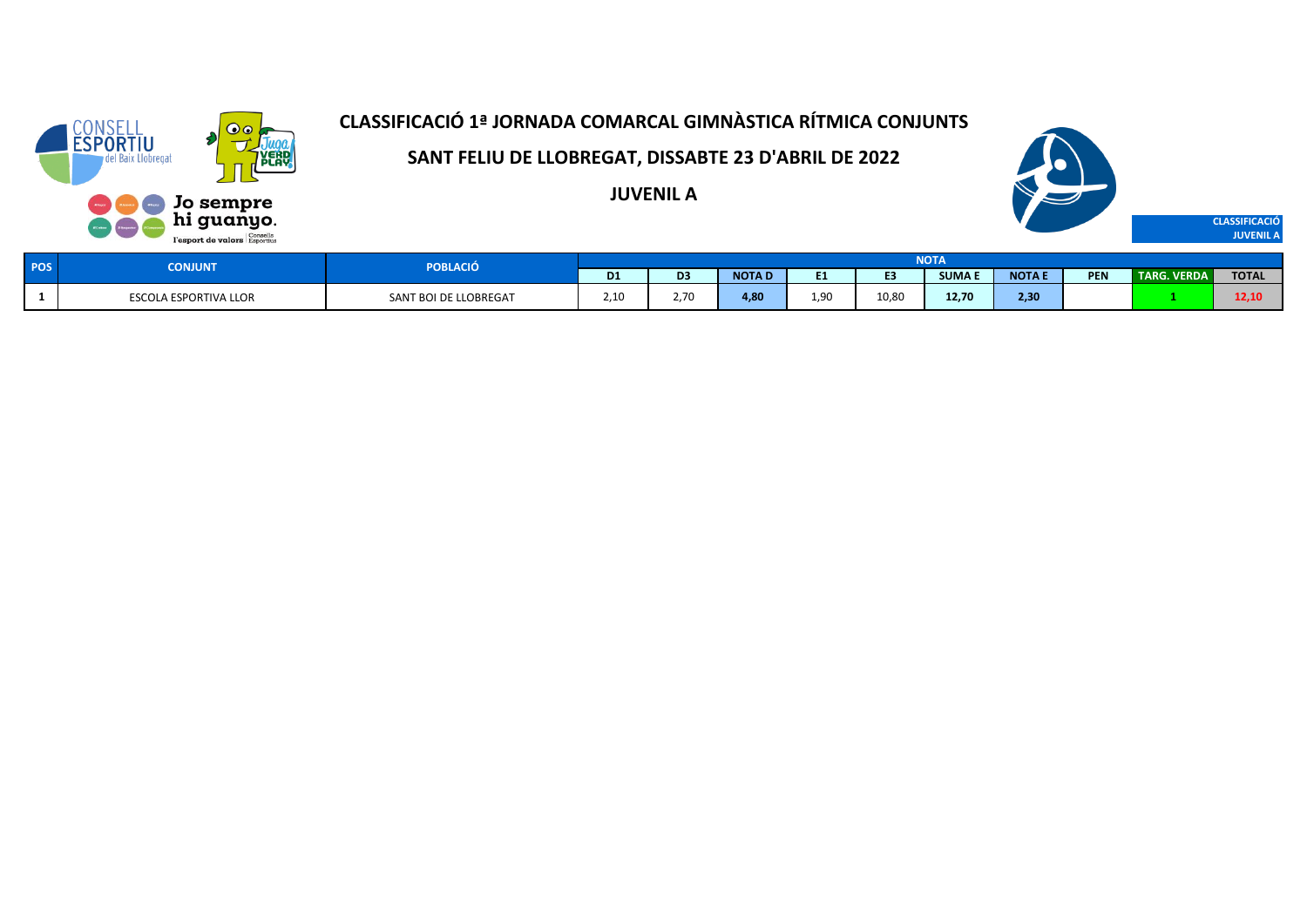

**SANT FELIU DE LLOBREGAT, DISSABTE 23 D'ABRIL DE 2022**

**JUVENIL B**



| <b>CONJUNT</b>          | <b>POBLACIO</b>         |                   |                |              |     |     | NOTA          |             |            |                    |              |
|-------------------------|-------------------------|-------------------|----------------|--------------|-----|-----|---------------|-------------|------------|--------------------|--------------|
|                         |                         | D <sub>1</sub>    | D <sub>3</sub> | <b>NOTAD</b> |     |     | <b>SUMA E</b> | <b>NOTA</b> | <b>PEN</b> | <b>TARG. VERDA</b> | <b>TOTAL</b> |
| CLUB RÍTMICA SANT FELIU | SANT FELIU DE LLOBREGAT | <b>. </b><br>0,80 | . .            | 2,30         | .70 | .40 | 5,10          | 9,90        | L,50       |                    | 15,70        |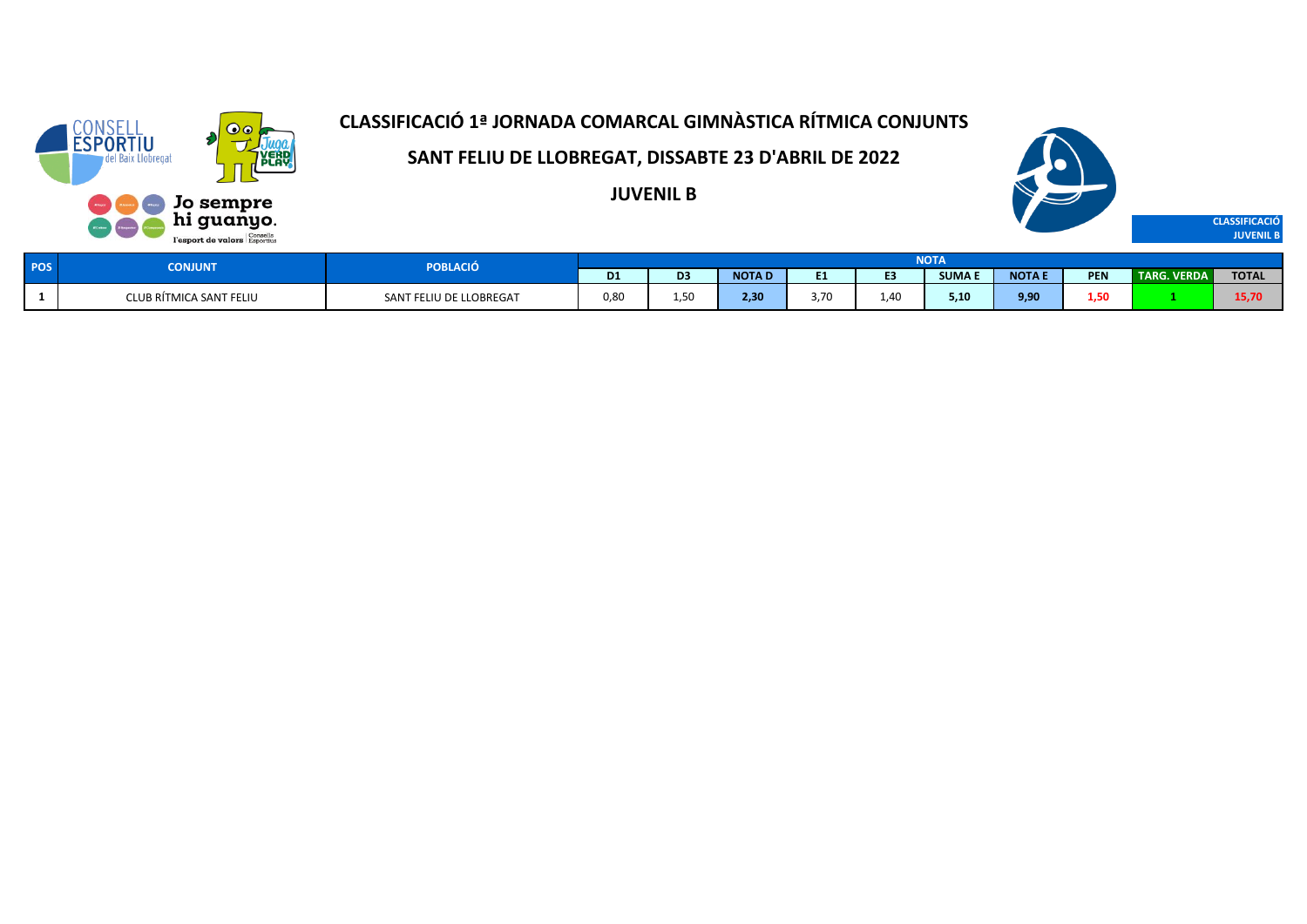

**SANT FELIU DE LLOBREGAT, DISSABTE 23 D'ABRIL DE 2022**

**CADET A**



**CLASSIFICACIÓ CADET A**

| <b>POS</b> | <b>CONJUNT</b>                 | <b>POBLACIÓ</b>       |                |      |              |      |                | <b>NOTA</b>  |               |     |                    |              |
|------------|--------------------------------|-----------------------|----------------|------|--------------|------|----------------|--------------|---------------|-----|--------------------|--------------|
|            |                                |                       | D <sub>1</sub> | D3   | <b>NOTAD</b> | E1.  | E <sub>3</sub> | <b>SUMAE</b> | <b>NOTA E</b> | PEN | <b>TARG. VERDA</b> | <b>TOTAL</b> |
|            | <b>ESCOLA ESPORTIVA LLOR 2</b> | SANT BOI DE LLOBREGAT | 3,40           | 4.30 | 7.70         | 1,60 | 6.10           | 7,70         | 7,30          |     |                    | 20,00        |
|            | CLUB RITMICA VILADECANS        | VILADECANS            | 2,50           | 3,3C | 5,80         | 2,20 | 7,90           | 10,10        | 4,90          |     |                    | 15,70        |
|            | <b>ESCOLA ESPORTIVA LLOR 1</b> | SANT BOI DE LLOBREGAT | 1.4C           | 3.40 | 4.80         | 2,50 | 10,20          | 12,70        | 2,30          |     |                    | 12.10        |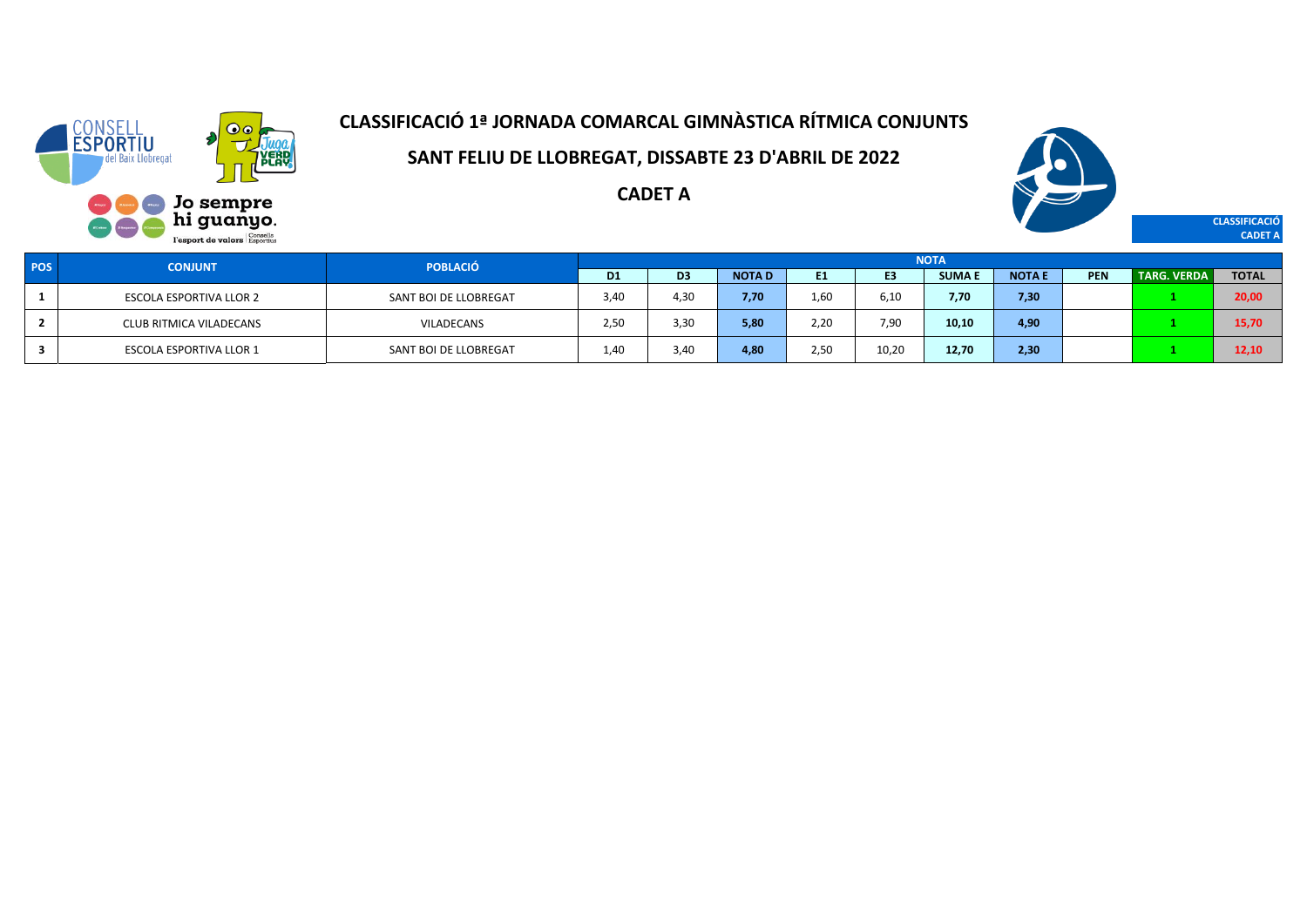

**SANT FELIU DE LLOBREGAT, DISSABTE 23 D'ABRIL DE 2022**

**CADET B**



| <b>POS</b> | <b>ONJUNT</b>           | POBLACIÓ          |     |                        |              |            |       | NOTA         |               |            |                    |              |
|------------|-------------------------|-------------------|-----|------------------------|--------------|------------|-------|--------------|---------------|------------|--------------------|--------------|
|            |                         |                   | D1  | $-$                    | <b>NOTAD</b> | m d<br>. . |       | <b>SUMAE</b> | <b>NOTA E</b> | <b>PEN</b> | <b>TARG. VERDA</b> | <b>TOTAL</b> |
|            | CLUB RÍTMICA VILADECANS | <b>VILADECANS</b> | .20 | $\sim$ 40<br>ب المدينة | 3,30         | 3,20       | 13.50 | 16,70        | $-1,70$       | 1,20       |                    | 5.40<br>--   |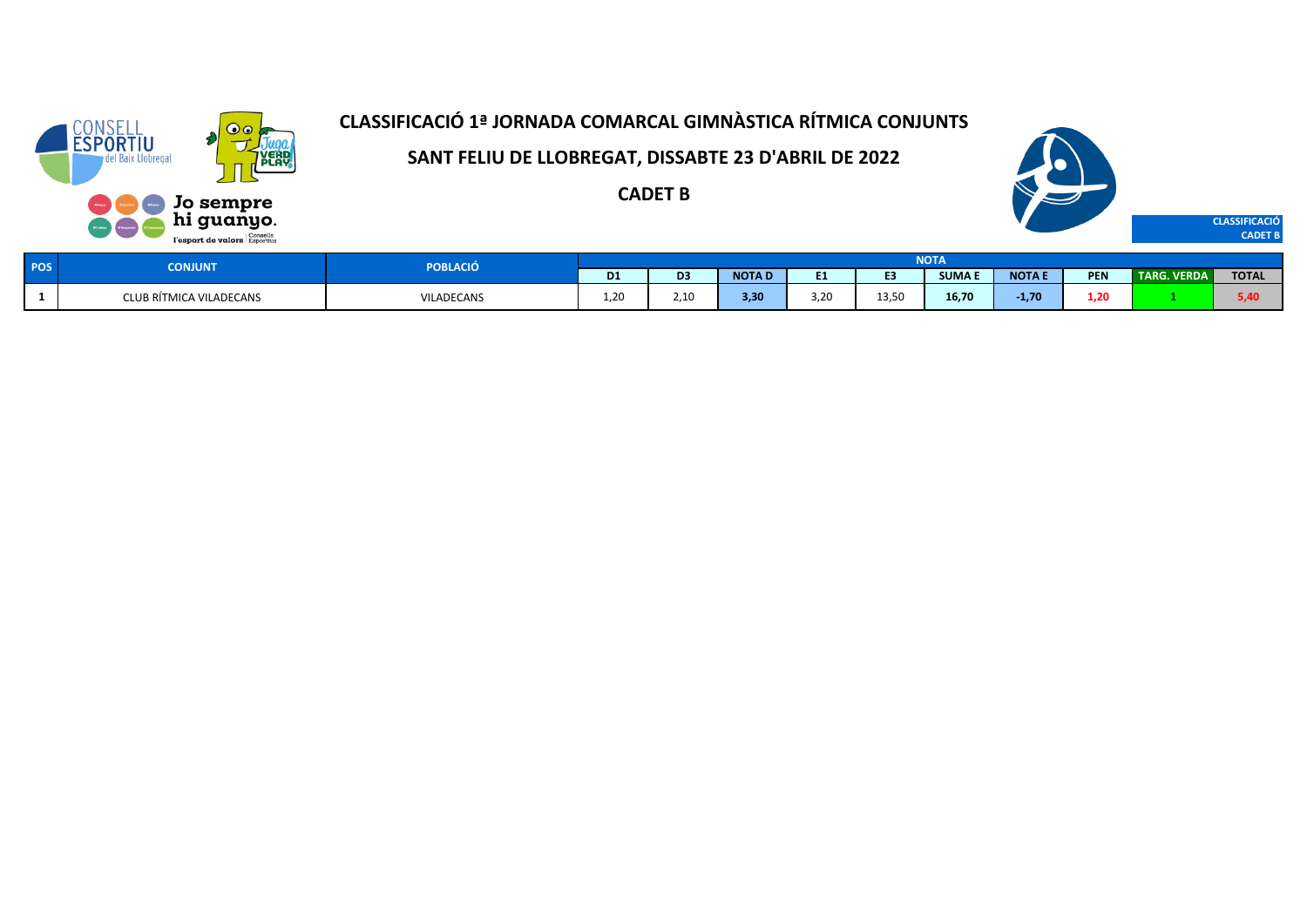

**SANT FELIU DE LLOBREGAT, DISSABTE 23 D'ABRIL DE 2022**

**CADET (D/T/Q)**



| <b>POS</b> | <b>CONJUNT</b>   | <b>POBLACIÓ</b>          |                |                |              |                |      | NUIA        |                  |            |             |              |
|------------|------------------|--------------------------|----------------|----------------|--------------|----------------|------|-------------|------------------|------------|-------------|--------------|
|            |                  |                          | D <sub>1</sub> | D <sub>3</sub> | <b>NOTAD</b> |                |      | <b>SUMA</b> | <b>NOTAE</b>     | <b>PEN</b> | TARG. VERDA | <b>TOTAL</b> |
|            | CER MEDITERRANIA | SANTA COLOMA DE CERVELLÓ | 2.10<br>.      | 1,30           | 3.40         | $\alpha$<br>٥ι | 8,90 | 10,70       | 4.3 <sub>0</sub> | 0,30       |             | 12,40        |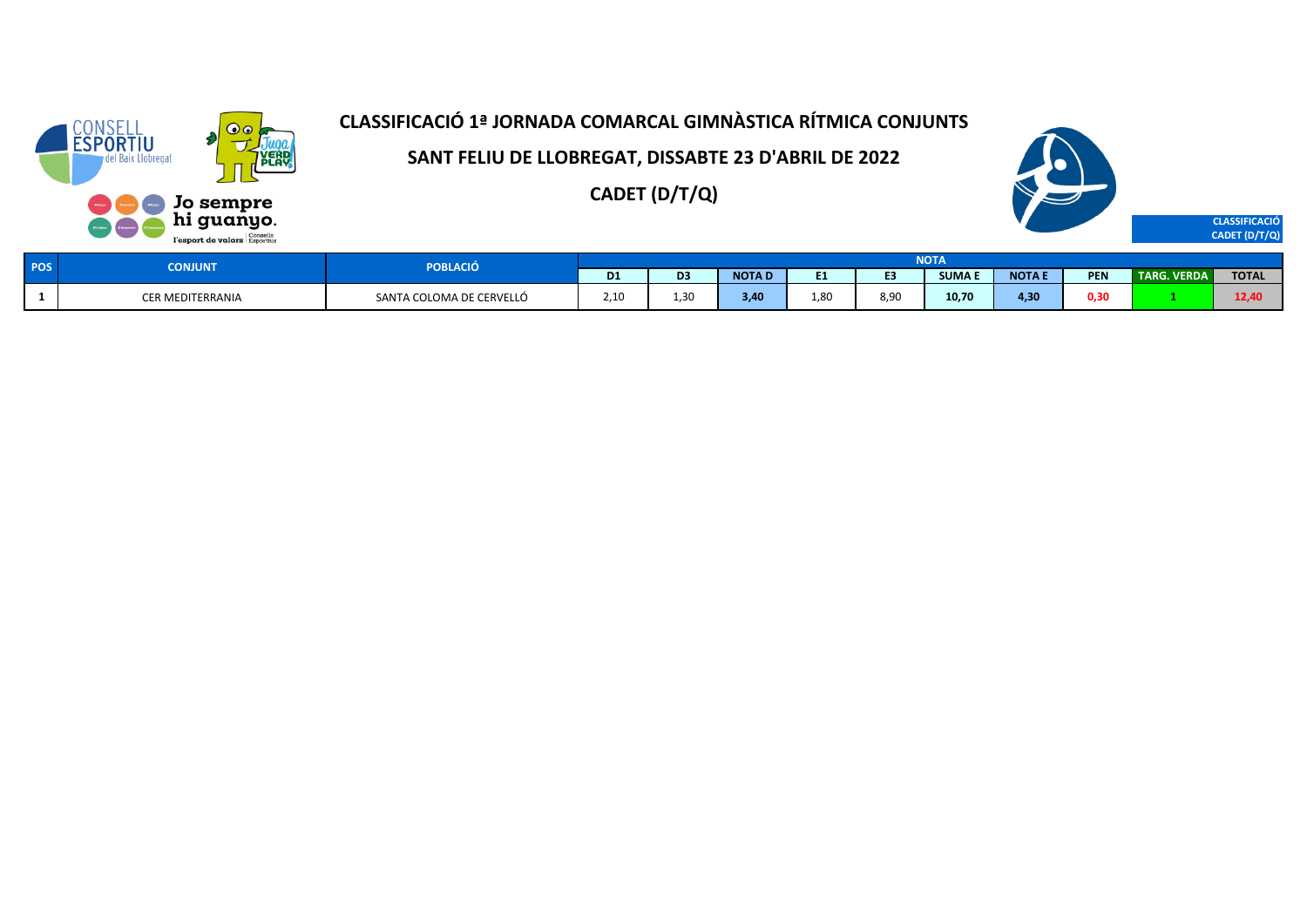

**SANT FELIU DE LLOBREGAT, DISSABTE 23 D'ABRIL DE 2022**



**CLASSIFICACIÓ INFANTIL A**

**INFANTIL A**

| <b>POS</b> | <b>CONJUNT</b>               | <b>POBLACIÓ</b>         |                |                |              |                |                | <b>NOTA</b>  |               |            |                    |              |
|------------|------------------------------|-------------------------|----------------|----------------|--------------|----------------|----------------|--------------|---------------|------------|--------------------|--------------|
|            |                              |                         | D <sub>1</sub> | D <sub>3</sub> | <b>NOTAD</b> | E <sub>1</sub> | E <sub>3</sub> | <b>SUMAE</b> | <b>NOTA E</b> | <b>PEN</b> | <b>TARG. VERDA</b> | <b>TOTAL</b> |
|            | CLUB RÍTMICA VILADECANS 2    | VILADECANS              | 2.40           | 4.00           | 6.40         | 1.80           | 6,90           | 8.70         | 6,30          |            |                    | 17,70        |
|            | AE RÍTMICA PRAT COR BLAU     | EL PRAT DE LLOBREGAT    | 2.40           | 2.70           | 5.10         | 1.40           | 7,40           | 8.80         | 6,20          |            |                    | 16,30        |
| 3          | CLUB RÍTMICA VILADECANS 1    | VILADECANS              | 2.40           | 2.60           | 5.00         | 2.40           | 8.80           | 11.20        | 3,80          |            |                    | 13,80        |
|            | <b>ESCOLA ESPORTIVA LLOR</b> | SANT BOI DE LLOBREGAT   | 1,60           | 2.00           | 3.60         | 1.90           | 9,20           | 11,10        | 3,90          | 0,30       |                    | 12,20        |
|            | CLUB RÍTMICA SANT FELIU      | SANT FELIU DE LLOBREGAT | 1,40           | 1.90           | 3.30         | 2.90           | 9,80           | 12,70        | 2,30          |            |                    | 10,60        |
|            | <b>CLUB RÍTMICA BEGUES</b>   | <b>BEGUES</b>           | 0,80           | 1,30           | 2.10         | 2.50           | 10,40          | 12,90        | 2,10          |            |                    | 9,20         |
|            | CLUB ESPORTIU CCR GAVÀ       | GAVÀ                    | 1,90           | 1,10           | 3,00         | 3,10           | 12,30          | 15,40        | $-0,40$       | 0,30       |                    | 7,30         |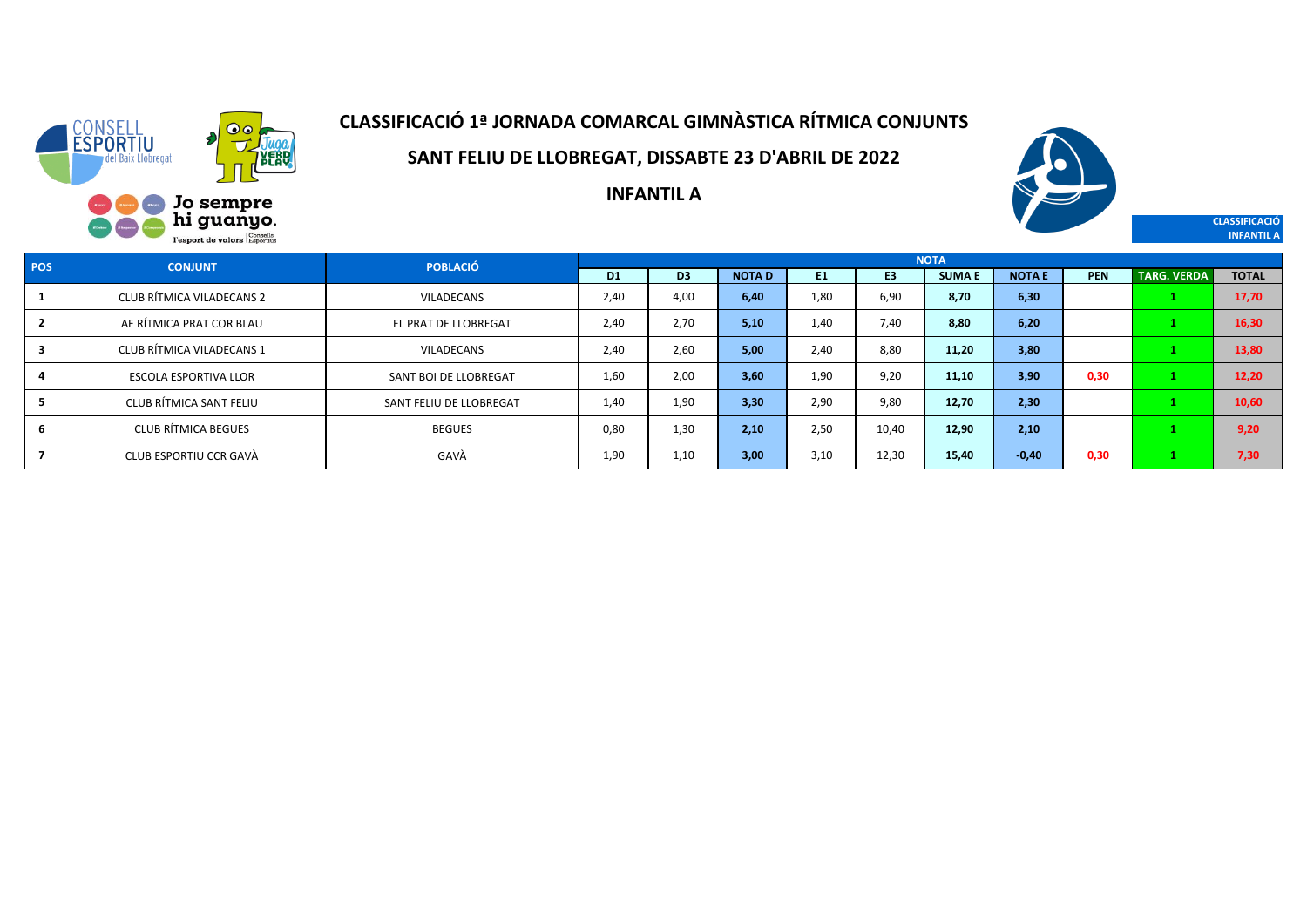

**SANT FELIU DE LLOBREGAT, DISSABTE 23 D'ABRIL DE 2022**

**INFANTIL B**



**CLASSIFICACIÓ INFANTIL B**

| <b>POS</b> | <b>CONJUNT</b>          | <b>POBLACIÓ</b>         |                |                |              |      |      | <b>NOTA</b>   |               |            |                    |              |
|------------|-------------------------|-------------------------|----------------|----------------|--------------|------|------|---------------|---------------|------------|--------------------|--------------|
|            |                         |                         | D <sub>1</sub> | D <sub>3</sub> | <b>NOTAD</b> | . .  |      | <b>SUMA E</b> | <b>NOTA I</b> | <b>PEN</b> | <b>TARG. VERDA</b> | <b>TOTAL</b> |
|            | CLUB RÍTMICA SANT FELIU | SANT FELIU DE LLOBREGAT | 1,30           | 4,40           | 5,70         | 1,3C | 6,30 | 7,60          | 7,40          |            |                    | 18,10        |
|            | CLUB RÍTMICA LA UNIÓ    | <b>VILADECANS</b>       | 1.20           | 3.10           | 4,30         | 1.70 | 7.20 | 8,90          | 6,10          |            |                    | 15.40        |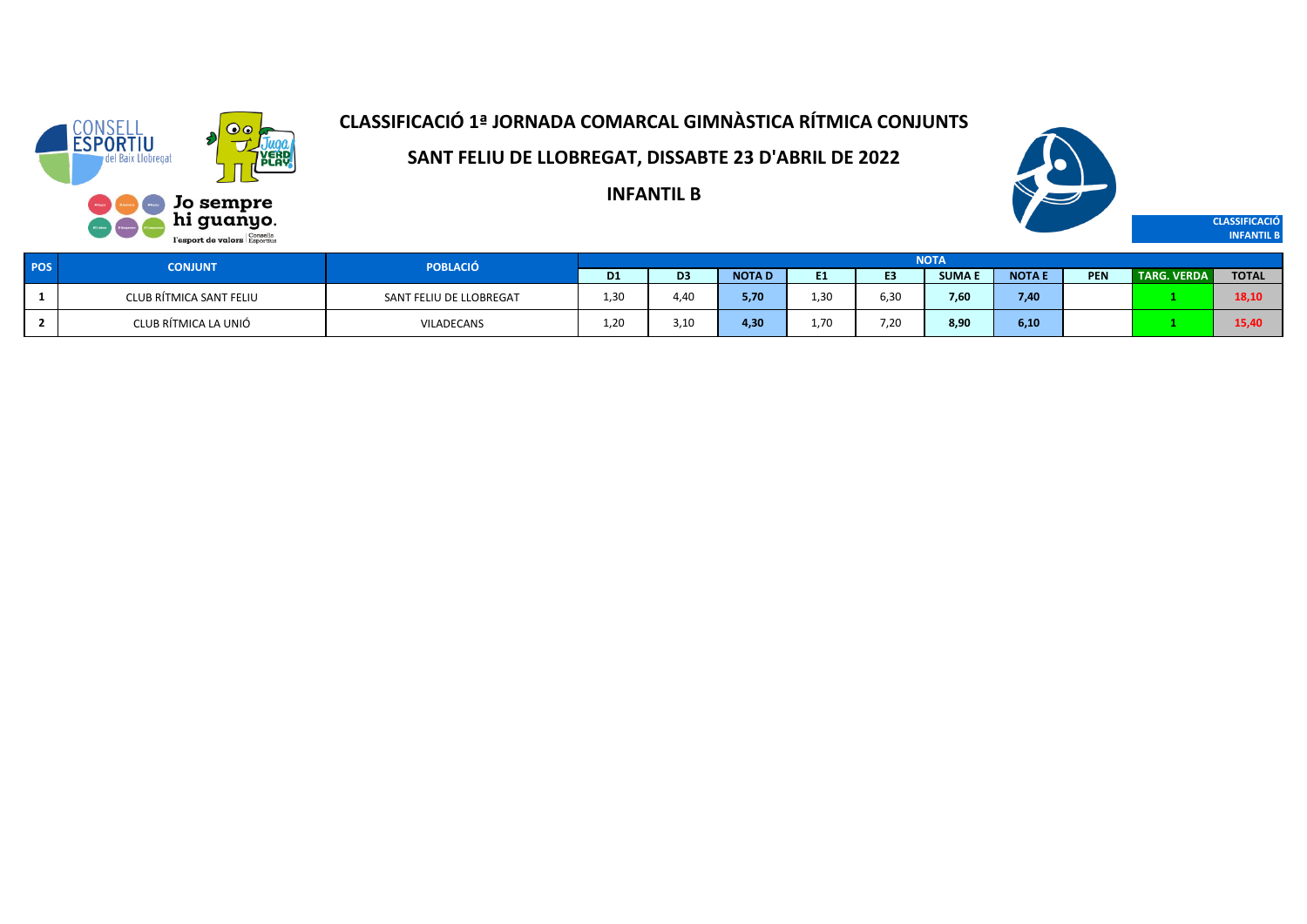

**SANT FELIU DE LLOBREGAT, DISSABTE 23 D'ABRIL DE 2022**

**INFANTIL (D/T/Q)**



**CLASSIFICACIÓ INFANTIL (D/T/Q)**

| POS | <b>CONJUNT</b>           | <b>POBLACIÓ</b>      |           |                |              |      |      | <b>NOTA</b>   |              |            |                    |              |
|-----|--------------------------|----------------------|-----------|----------------|--------------|------|------|---------------|--------------|------------|--------------------|--------------|
|     |                          |                      | <b>D1</b> | D <sub>3</sub> | <b>NOTAD</b> | . .  | E3   | <b>SUMA E</b> | <b>NOTAE</b> | <b>PEN</b> | <b>TARG. VERDA</b> | <b>TOTAL</b> |
|     | CLUB RÍTMICA LA UNIÓ     | CLUB RÍTMICA LA UNIÓ | 1,30      | 2,20           | 3,50         | 2,20 | 5,50 | 7,70          | 7,30         |            |                    | 15,80        |
|     | AE RÍTMICA PRAT COR BLAU | EL PRAT DE LLOBREGAT | 0.60      | 1.80           | 2,40         | 3.20 | 8.20 | 11,40         | 3,60         |            |                    | 10,00        |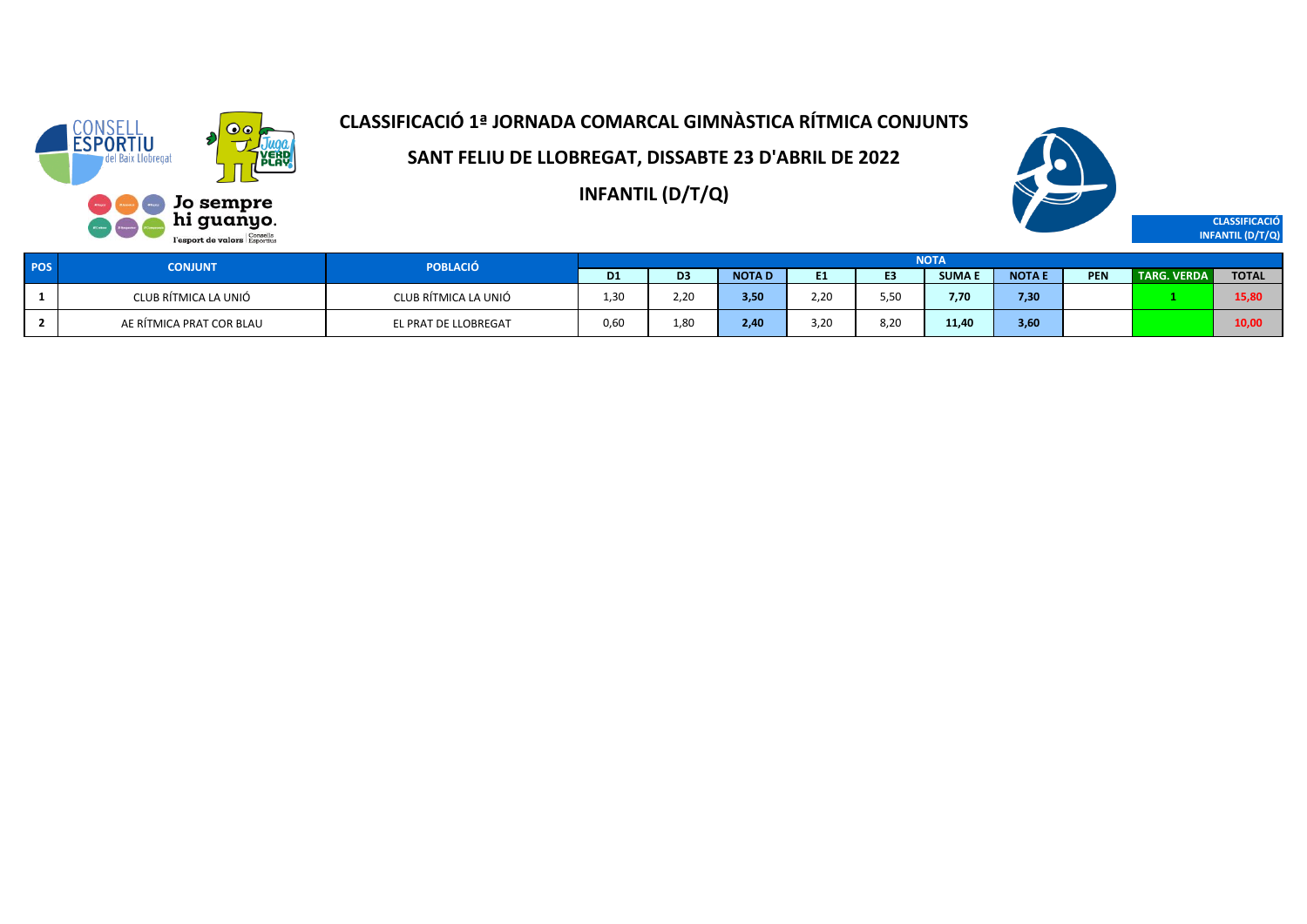

**SANT FELIU DE LLOBREGAT, DISSABTE 23 D'ABRIL DE 2022**

**ALEVÍ A**



**CLASSIFICACIÓ ALEVÍ A**

**D1 D3 NOTA D E1 E3 SUMA E NOTA E PEN TARG. VERDA TOTAL** AE RÍTMICA PRAT COR BLAU 2 EL PRAT DE LLOBREGAT 3,00 2,80 **5,80** 1,60 6,90 **8,50 6,50 1 17,30** CLUB RÍTMICA VILADECANS 2 VILADECANS 1,90 2,90 **4,80** 1,70 6,70 **8,40 6,60 1 16,40** AE RÍTMICA PRAT COR BLAU 1 EL PRAT DE LLOBREGAT 1,50 1,50 **3,00** 1,50 5,50 **7,00 8,00 1 16,00** ESCOLA ESPORTIVA LLOR 2 SANT BOI DE LLOBREGAT 1,60 2,40 **4,00** 2,20 9,10 **11,30 3,70 1 12,70** CLUB RÍTMICA GAVÀ 1 GAVÀ 1,90 3,20 **5,10** 2,20 10,20 **12,40 2,60 1 12,70** CLUB ESPORTIU CCR GAVÀ GAVÀ 1,20 2,00 **3,20** 2,60 8,20 **10,80 4,20 1 12,40** CLUB RÍTMICA VILADECANS 1 VILADECANS 0,90 2,00 **2,90** 2,40 9,20 **11,60 3,40 1 11,30** ESCOLA ESPORTIVA LLOR 1 SANT BOI DE LLOBREGAT 1,10 2,50 **3,60** 2,40 9,90 **12,30 2,70 1 11,30** CLUB RÍTMICA BARCELONA CASTELLDEFELS CASTELLDEFELS 1,10 1,90 **3,00** 3,20 9,80 **13,00 2,00 0,30 1 9,70** CER PRATENC 1 EL PRAT DE LLOBREGAT 1,40 0,80 **2,20** 3,00 14,50 **17,50 -2,50 1,70 1 3,00** CER PRATENC 2 EL PRAT DE LLOBREGAT 0,10 1,20 **1,30** 3,20 14,70 **17,90 -2,90 0,60 1 2,80 POS CONJUNT POBLACIÓ NOTA**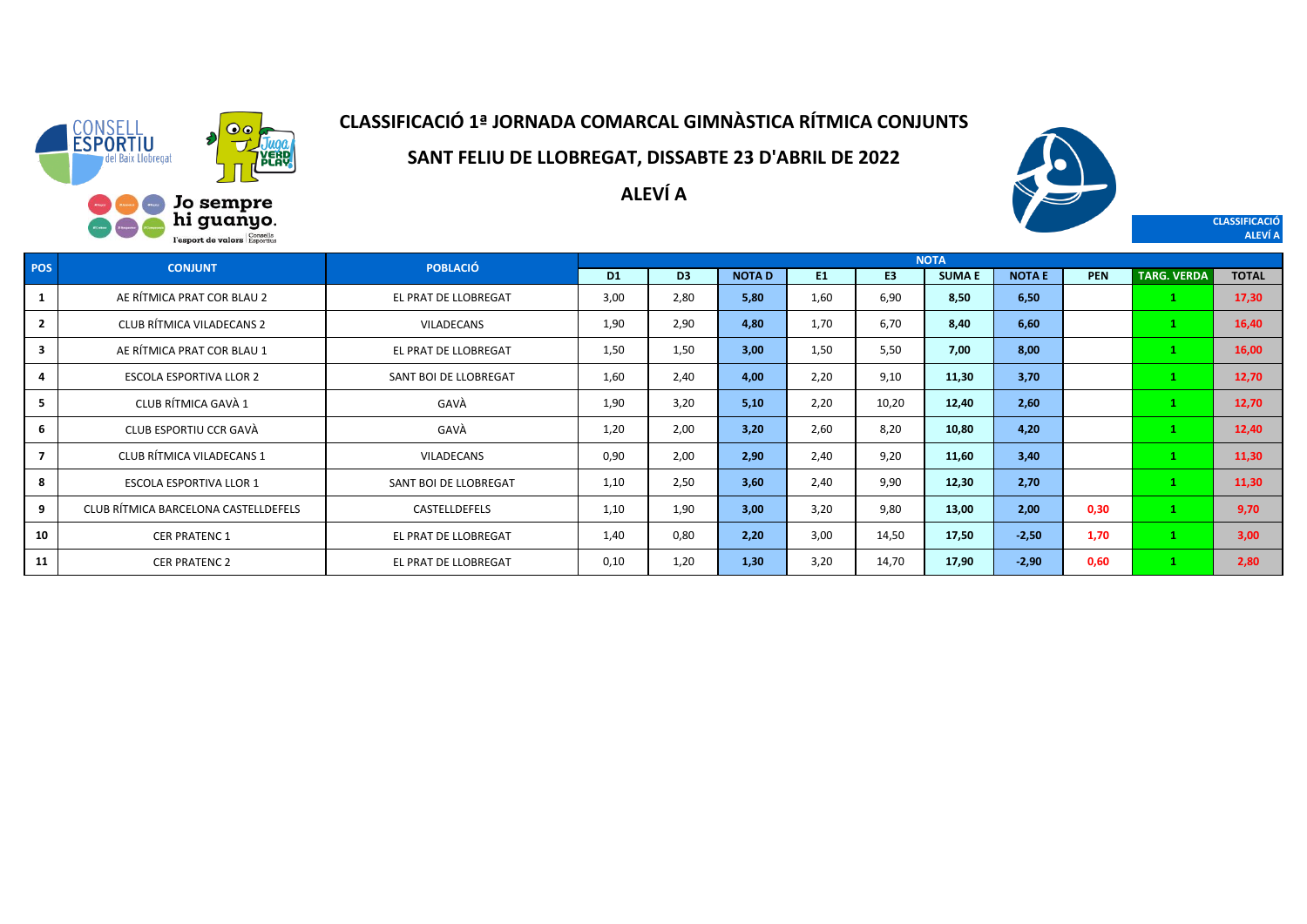

**SANT FELIU DE LLOBREGAT, DISSABTE 23 D'ABRIL DE 2022**

**ALEVÍ B**



**CLASSIFICACIÓ ALEVÍ B**

| POS | <b>CONJUNT</b>            | <b>POBLACIÓ</b>         |                |                |              |                  |      | <b>NOTA</b>  |              |            |                    |              |
|-----|---------------------------|-------------------------|----------------|----------------|--------------|------------------|------|--------------|--------------|------------|--------------------|--------------|
|     |                           |                         | D <sub>1</sub> | D <sub>3</sub> | <b>NOTAD</b> | E1               | E3   | <b>SUMAE</b> | <b>NOTAE</b> | <b>PEN</b> | <b>TARG. VERDA</b> | <b>TOTAL</b> |
|     | CLUB RÍTMICA SANT FELIU 1 | SANT FELIU DE LLOBREGAT | 1,50           | 3.70           | 5,20         | 1.7 <sub>C</sub> | 6,80 | 8,50         | 6,50         |            |                    | 16,70        |
|     | CLUB RÍTMICA SANT FELIU 2 | SANT FELIU DE LLOBREGAT | 1,30           | 1,80           | 3,10         | 2.40             | 6,30 | 8,70         | 6,30         |            |                    | 14,40        |
|     | AMPA MONTSERRATINA        | <b>VILADECANS</b>       | 0,90           | 2,30           | 3,20         | 2.70             | 8,50 | 11,20        | 3,80         |            |                    | 12,00        |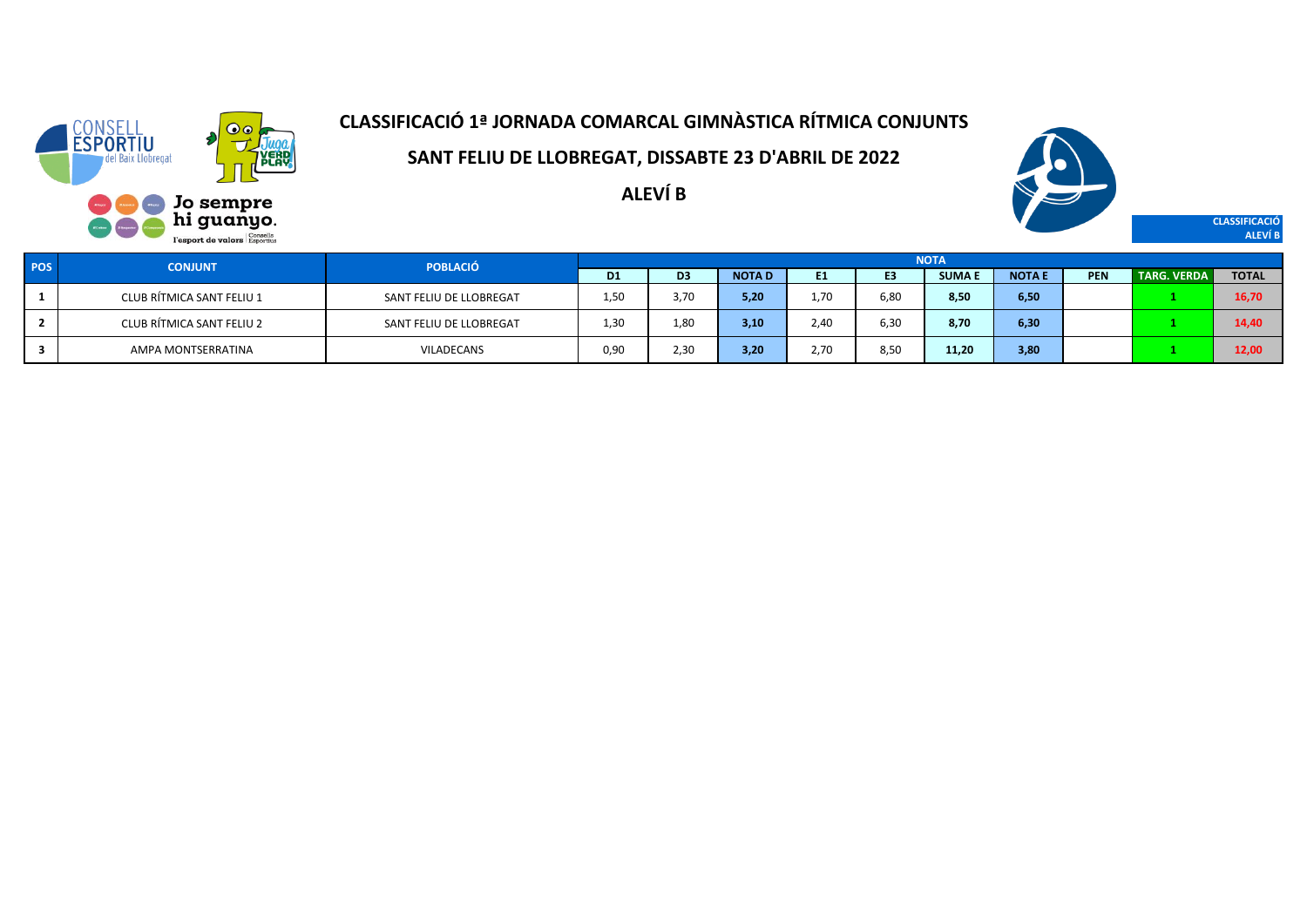

**SANT FELIU DE LLOBREGAT, DISSABTE 23 D'ABRIL DE 2022**

**ALEVÍ C**



**CLASSIFICACIÓ ALEVÍ C**

| <b>POS</b> | <b>CONJUNT</b>               | <b>POBLACIÓ</b>         |      |                |              |      |                | <b>NOTA</b>  |               |            |                    |              |
|------------|------------------------------|-------------------------|------|----------------|--------------|------|----------------|--------------|---------------|------------|--------------------|--------------|
|            |                              |                         | D1   | D <sub>3</sub> | <b>NOTAD</b> | E1   | E <sub>3</sub> | <b>SUMAE</b> | <b>NOTA E</b> | <b>PEN</b> | <b>TARG. VERDA</b> | <b>TOTAL</b> |
|            | CLUB RÍTMICA SANT FELIU 1    | SANT FELIU DE LLOBREGAT | 1,10 | 3,00           | 4,10         | 2,00 | 5,80           | 7,80         | 7,20          |            |                    | 16,30        |
|            | CLUB RÍTMICA SANT FELIU 2    | SANT FELIU DE LLOBREGAT | 0.90 | 3.20           | 4,10         | 1,90 | 6.80           | 8,70         | 6,30          |            |                    | 15,40        |
|            | <b>ESCOLA ESPORTIVA LLOR</b> | SANT BOI DE LLOBREGAT   | 0.80 | 2.00           | 2,80         | 2,00 | 7.70           | 9,70         | 5,30          |            |                    | 13,10        |
|            | AE RÍTMICA PRAT COR BLAU 2   | EL PRAT DE LLOBREGAT    | 0.70 | 2.30           | 3,00         | 2,80 | 8.00           | 10.80        | 4,20          |            |                    | 12,20        |
|            | AE RÍTMICA PRAT COR BLAU 1   | EL PRAT DE LLOBREGAT    | 0.60 | 2,80           | 3,40         | 2,50 | 8,80           | 11,30        | 3,70          |            |                    | 12,10        |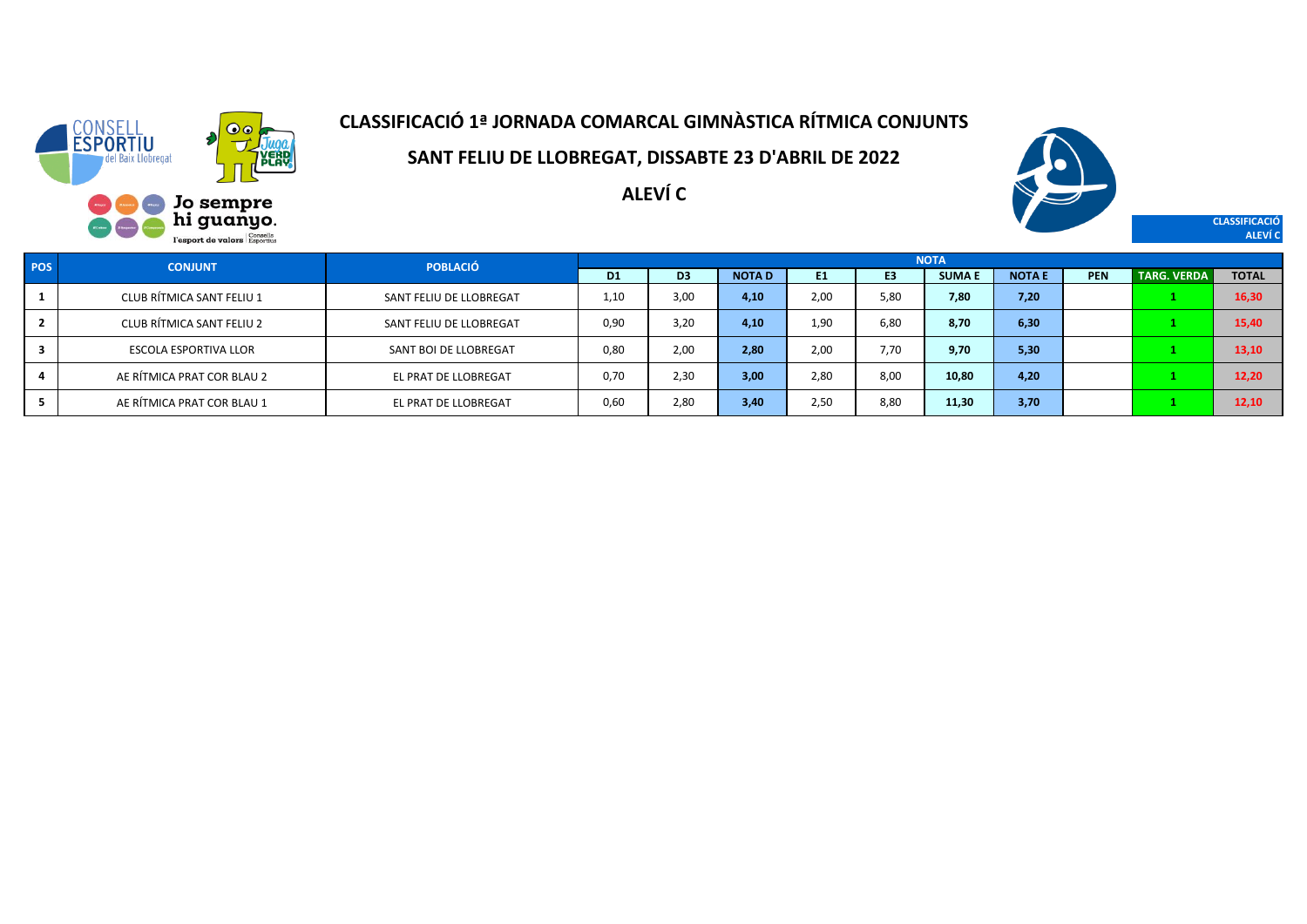

**SANT FELIU DE LLOBREGAT, DISSABTE 23 D'ABRIL DE 2022**

**ALEVÍ (D/T/Q)**



**CLASSIFICACIÓ ALEVÍ (D/T/Q)**

| <b>POS</b> | <b>CONJUNT</b>                 | <b>POBLACIÓ</b>       |                |                |              |                |                | <b>NOTA</b> |              |            |                    |              |
|------------|--------------------------------|-----------------------|----------------|----------------|--------------|----------------|----------------|-------------|--------------|------------|--------------------|--------------|
|            |                                |                       | D <sub>1</sub> | D <sub>3</sub> | <b>NOTAD</b> | E <sub>1</sub> | E <sub>3</sub> | SUMA E      | <b>NOTAE</b> | <b>PEN</b> | <b>TARG. VERDA</b> | <b>TOTAL</b> |
|            | <b>ESCOLA ESPORTIVA LLOR 1</b> | SANT BOI DE LLOBREGAT | 1.10           | 2,40           | 3,50         | 1.10           | 4,90           | 6,00        | 9,00         |            |                    | 17,50        |
|            | <b>ESCOLA ESPORTIVA LLOR 2</b> | SANT BOI DE LLOBREGAT | 0,90           | 2,70           | 3,60         | 2.20           | 5,50           | 7.70        | 7,30         |            |                    | 15,90        |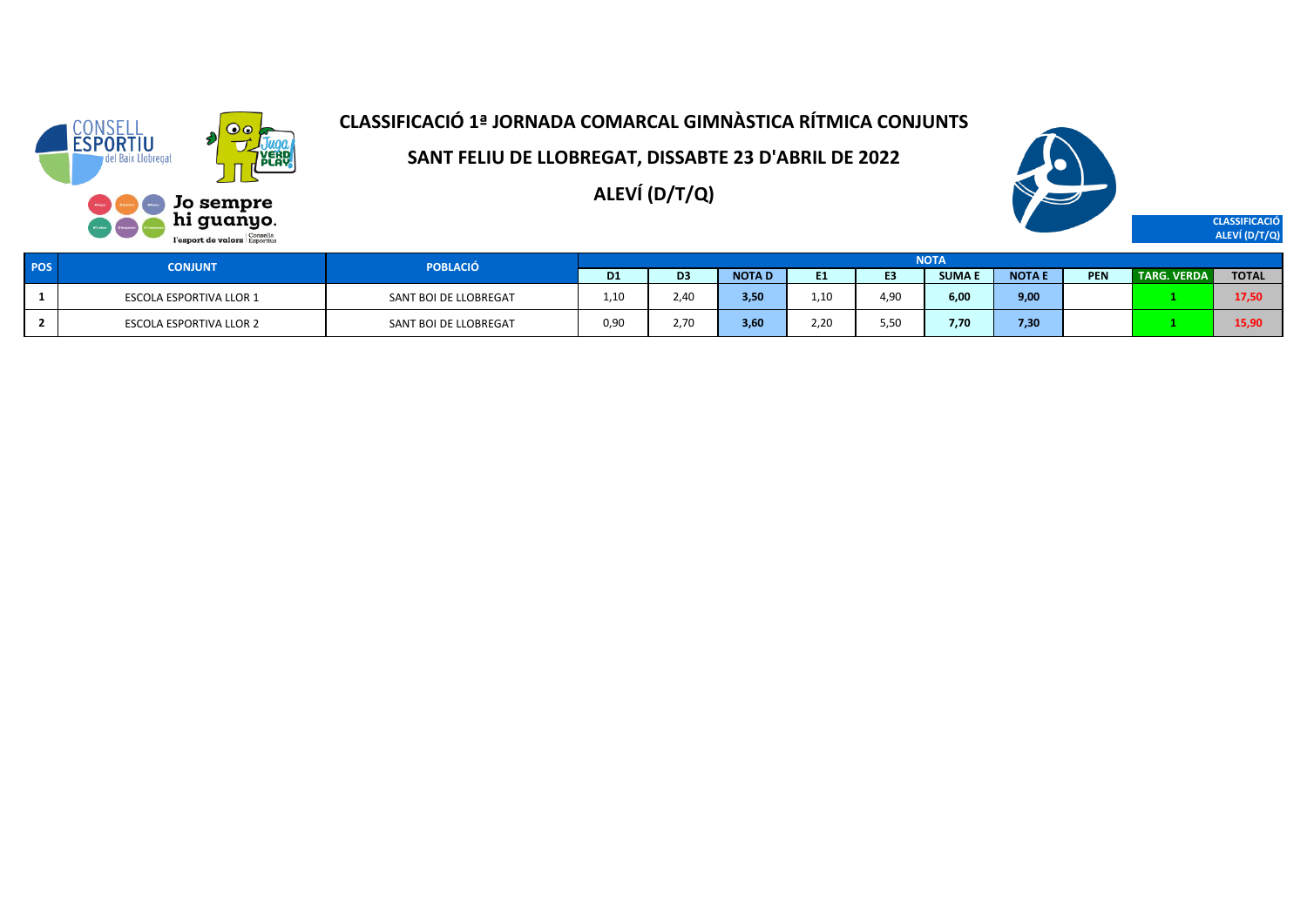

**SANT FELIU DE LLOBREGAT, DISSABTE 23 D'ABRIL DE 2022**

**BENJAMÍ A**



| <b>SOC</b> | <b>CONJUNT</b>          | POBLACIÓ   |                    |                |              |                          |     |             |              |            |                    |                  |
|------------|-------------------------|------------|--------------------|----------------|--------------|--------------------------|-----|-------------|--------------|------------|--------------------|------------------|
|            |                         |            | D <sub>1</sub>     | D <sub>3</sub> | <b>NOTAD</b> | $-1$                     |     | <b>SUMA</b> | <b>NOTAE</b> | <b>PEN</b> | <b>TARG. VERDA</b> | <b>TOTAL</b>     |
|            | CLUB RÍTMICA VILADECANS | VILADECANS | $\sim$<br>$\pm .2$ | 3,00           | 4.20         | $\overline{\phantom{a}}$ | .20 | 5.90        | 9,10         |            |                    | $\sim$<br>LO, JU |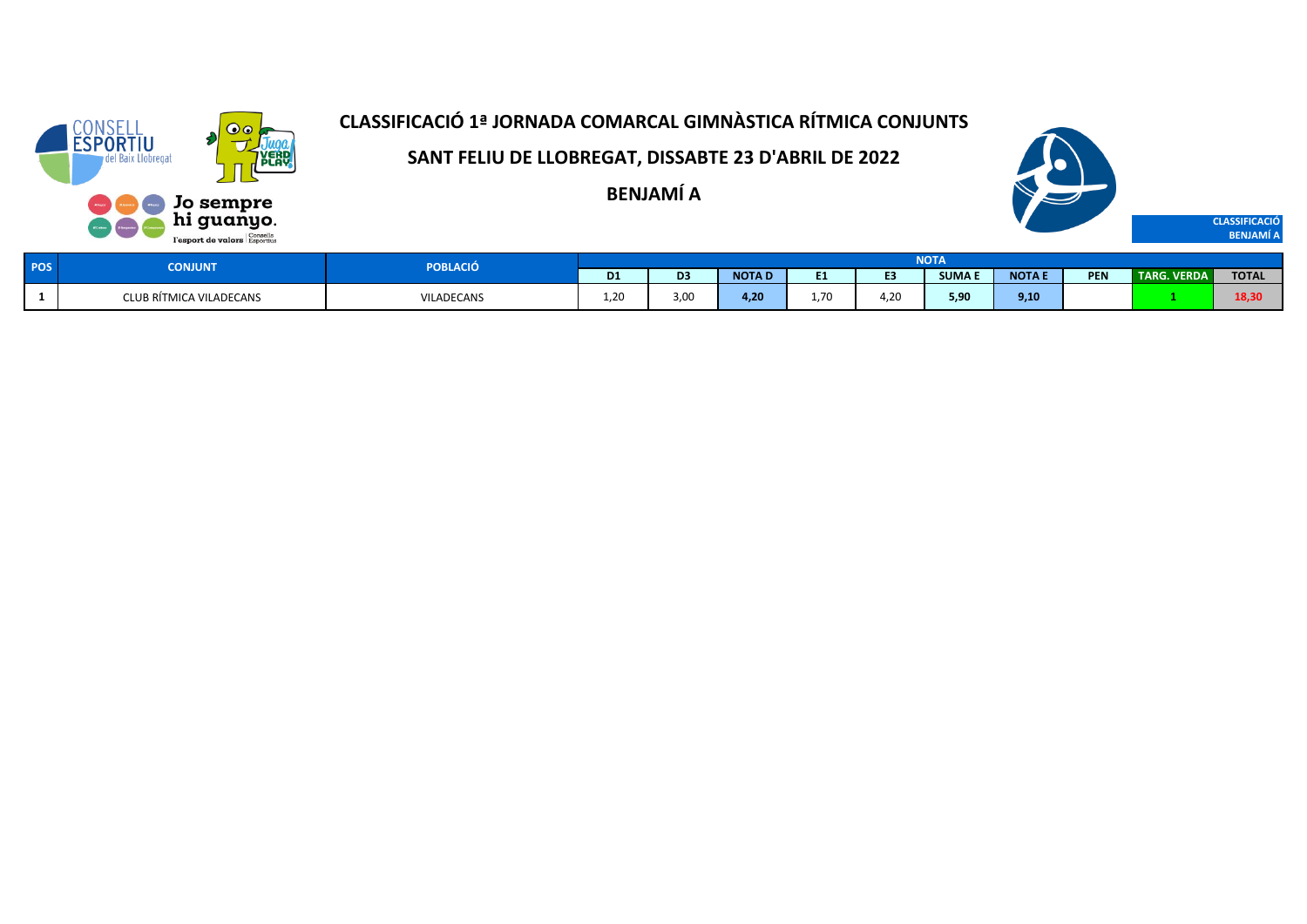

**SANT FELIU DE LLOBREGAT, DISSABTE 23 D'ABRIL DE 2022**

**BENJAMÍ B**



**BENJAMÍ B**

| <b>POS</b> | <b>CONJUNT</b>       | <b>POBLACIÓ</b> | <b>NOTA</b>            |                  |              |      |                |              |               |            |                    |              |  |
|------------|----------------------|-----------------|------------------------|------------------|--------------|------|----------------|--------------|---------------|------------|--------------------|--------------|--|
|            |                      |                 | <b>D1</b>              | D3               | <b>NOTAD</b> | E1.  | E <sub>3</sub> | <b>SUMAE</b> | <b>NOTA E</b> | <b>PEN</b> | <b>TARG. VERDA</b> | <b>TOTAL</b> |  |
|            | CLUB RITMICA GAVÀ    | GAVÀ            | . 30                   | 3.5 <sub>c</sub> | 4,80         | 1,50 | 4,50           | 6,00         | 9,00          |            |                    | 18,80        |  |
|            | CLUB RÍTMICA LA UNIÓ | VILADECANS      | $\overline{a}$<br>⊥.⊥∟ | 2.8C             | 3,90         | 1,80 | 5,20           | 7,00         | 8,00          |            |                    | 16,90        |  |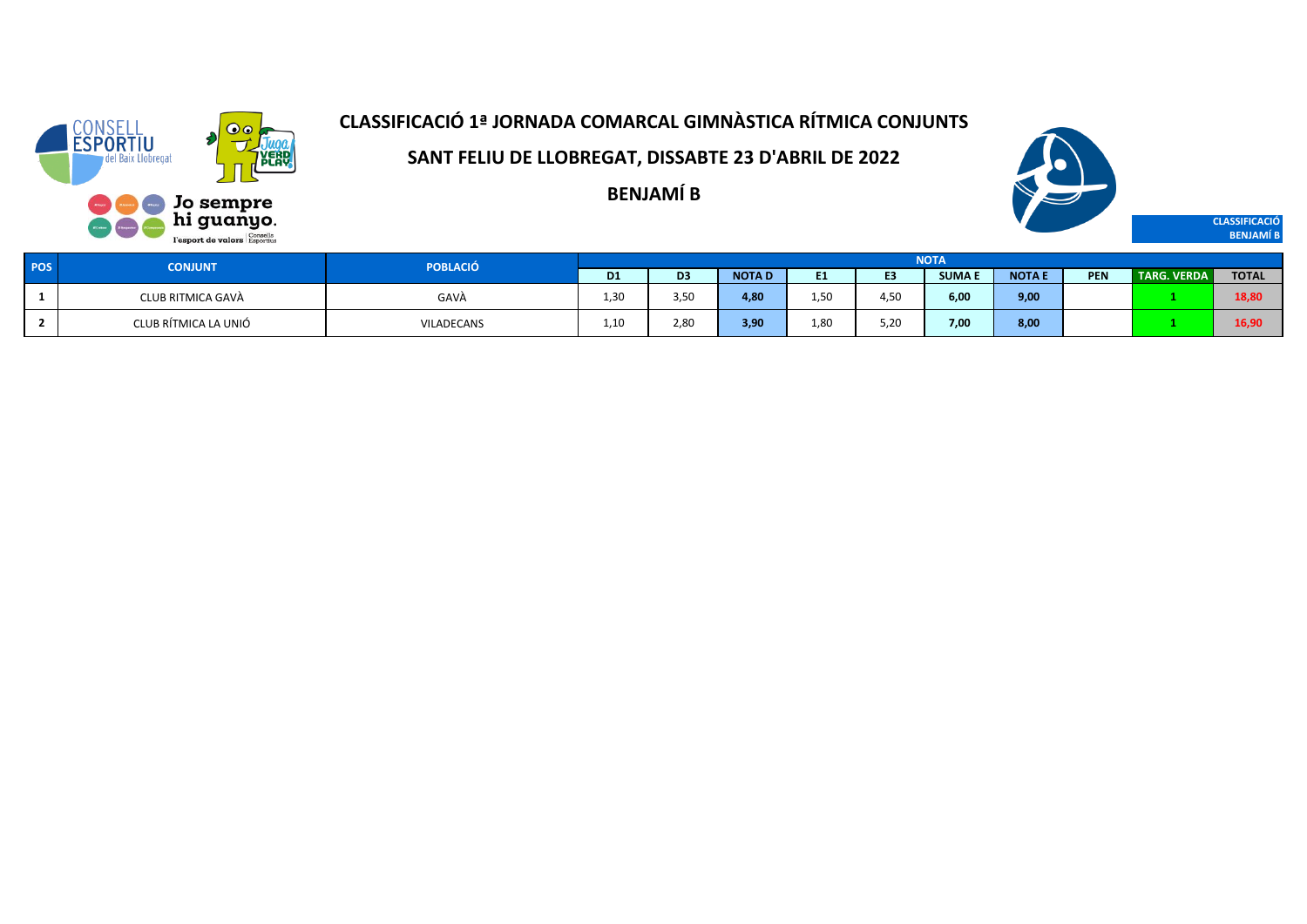

**SANT FELIU DE LLOBREGAT, DISSABTE 23 D'ABRIL DE 2022**

**BENJAMÍ C**



**CLASSIFICACIÓ BENJAMÍ C**

| POS | <b>CONJUNT</b>                 | <b>POBLACIÓ</b>       | <b>NOTA</b>    |                |              |      |                |              |              |     |                    |              |  |
|-----|--------------------------------|-----------------------|----------------|----------------|--------------|------|----------------|--------------|--------------|-----|--------------------|--------------|--|
|     |                                |                       | D <sub>1</sub> | D <sub>3</sub> | <b>NOTAD</b> | E1   | E <sub>3</sub> | <b>SUMAE</b> | <b>NOTAE</b> | PEN | <b>TARG. VERDA</b> | <b>TOTAL</b> |  |
|     | ESCOLA ESPORTIVA LLOR 1        | SANT BOI DE LLOBREGAT | 1.00           | 2,20           | 3,20         | 1.60 | 5.80           | 7,40         | 7,60         |     |                    | 15,80        |  |
|     | <b>ESCOLA ESPORTIVA LLOR 2</b> | SANT BOI DE LLOBREGAT | 0.90           | 2,40           | 3,30         | 1,80 | 6.20           | 8,00         | 7,00         |     |                    | 15,30        |  |
|     | <b>ESCOLA ESPORTIVA LLOR 3</b> | SANT BOI DE LLOBREGAT | 1,00           | 2,80           | 3,80         | 2,00 | 6,90           | 8.90         | 6,10         |     |                    | 14,90        |  |
|     | <b>CER PRATENC</b>             | EL PRAT DE LLOBREGAT  | 0.50           | 1,80           | 2,30         | 2,80 | 7,80           | 10,60        | 4,40         |     |                    | 11.70        |  |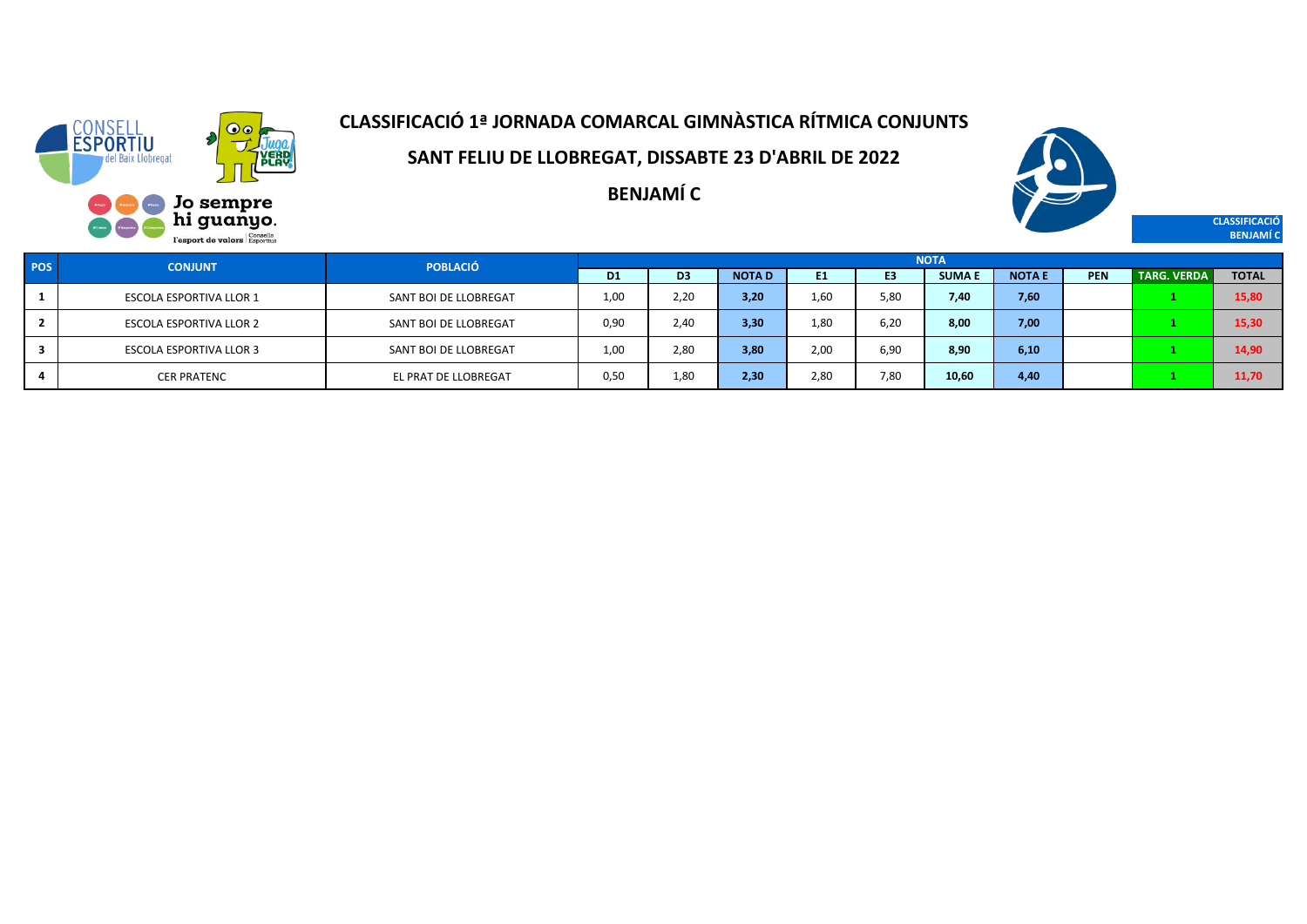

**SANT FELIU DE LLOBREGAT, DISSABTE 23 D'ABRIL DE 2022**

**BENJAMÍ (D/T/Q)**



**CLASSIFICACIÓ**

**BENJAMÍ (D/T/Q)**

| <b>POS</b> |  | <b>CONJUNT</b>               | <b>POBLACIÓ</b>          | <b>NOTA</b> |                  |              |      |                |               |        |     |                    |              |  |  |  |  |
|------------|--|------------------------------|--------------------------|-------------|------------------|--------------|------|----------------|---------------|--------|-----|--------------------|--------------|--|--|--|--|
|            |  |                              |                          | <b>D1</b>   | D <sub>3</sub>   | <b>NOTAD</b> | ш.   | <b>COMPANY</b> | <b>SUMA I</b> | NOTA E | PEN | <b>TARG. VERDA</b> | <b>TOTAL</b> |  |  |  |  |
|            |  | <b>CER MEDITERRANIA</b>      | SANTA COLOMA DE CERVELLÓ | 0,90        | 2.20             | 3,10         | 1.70 | 6,00           | 7.70          | 7,30   |     |                    | 15,4         |  |  |  |  |
|            |  | <b>ESCOLA ESPORTIVA LLOR</b> | SANT BOI DE LLOBREGAT    | 0,70        | 1.4 <sub>C</sub> | 2,10         | 2,90 | 6,50           | 9,40          | 5,60   |     |                    | 12.7         |  |  |  |  |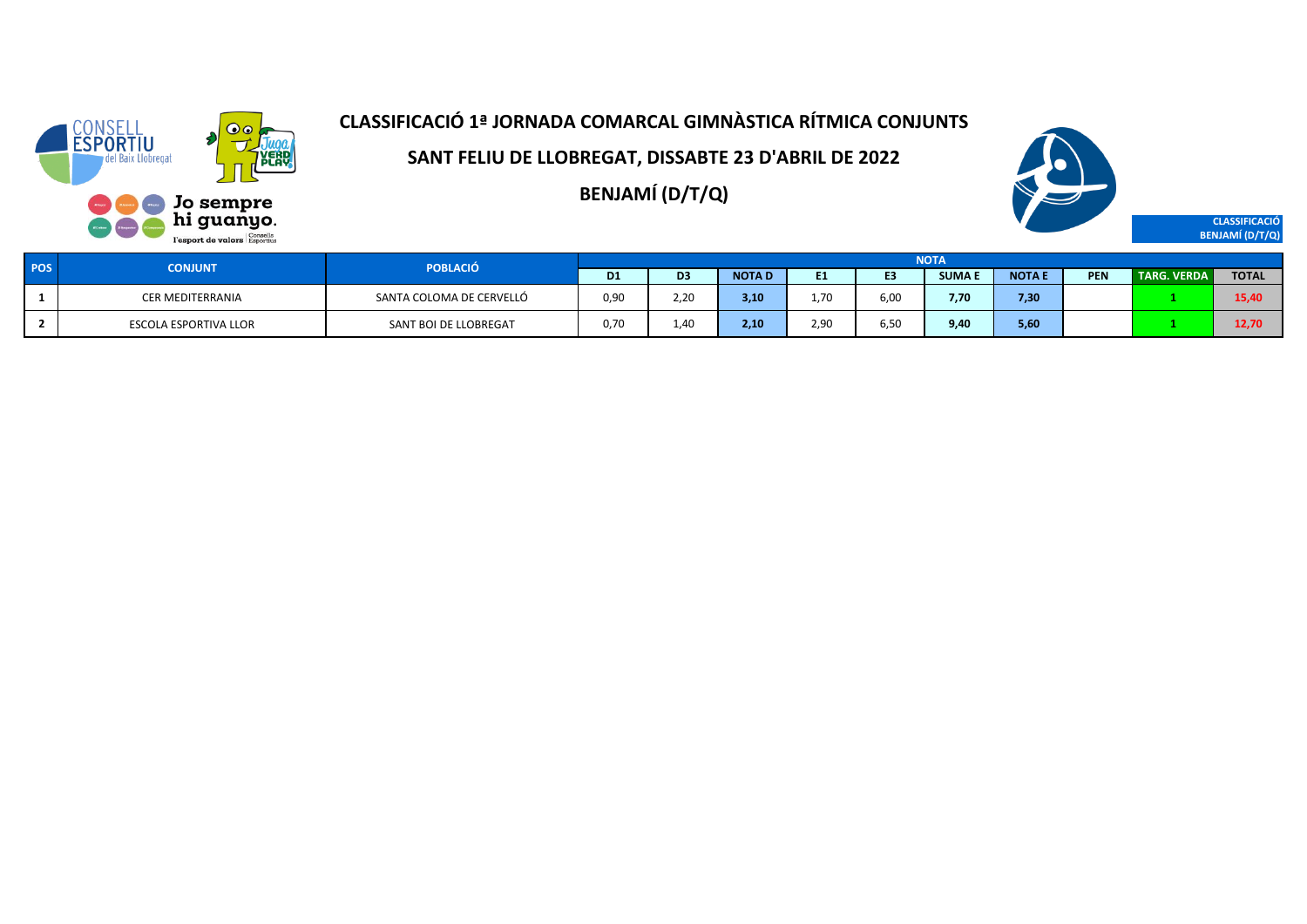

**SANT FELIU DE LLOBREGAT, DISSABTE 23 D'ABRIL DE 2022**

**PREBENJAMÍ B**



**CLASSIFICACIÓ PREBENJAMÍ B**

| <b>POS</b> | <b>CONJUNT</b>                       | <b>POBLACIÓ</b>   | <b>NOTA</b>    |                |              |                |                |               |              |      |                    |              |
|------------|--------------------------------------|-------------------|----------------|----------------|--------------|----------------|----------------|---------------|--------------|------|--------------------|--------------|
|            |                                      |                   | D <sub>1</sub> | D <sub>3</sub> | <b>NOTAD</b> | E <sub>1</sub> | E <sub>3</sub> | <b>SUMA E</b> | <b>NOTAE</b> | PEN  | <b>TARG. VERDA</b> | <b>TOTAL</b> |
|            | CLUB RÍTMICA VILADECANS 2            | <b>VILADECANS</b> | 1.60           | 2.50           | 4,10         | 1.60           | 4.00           | 5,60          | 9,40         |      |                    | 18.50        |
|            | CLUB RÍTMICA BARCELONA CASTELLDEFELS | CASTELLDEFELS     | 1.40           | 1.70           | 3,10         | 2.10           | 4,80           | 6,90          | 8,10         |      |                    | 16,20        |
|            | CLUB RÍTMICA VILADECANS 1            | <b>VILADECANS</b> | 1.10           | 1,90           | 3,00         | 2,00           | 5.40           | 7,40          | 7,60         | 0,30 |                    | 15,30        |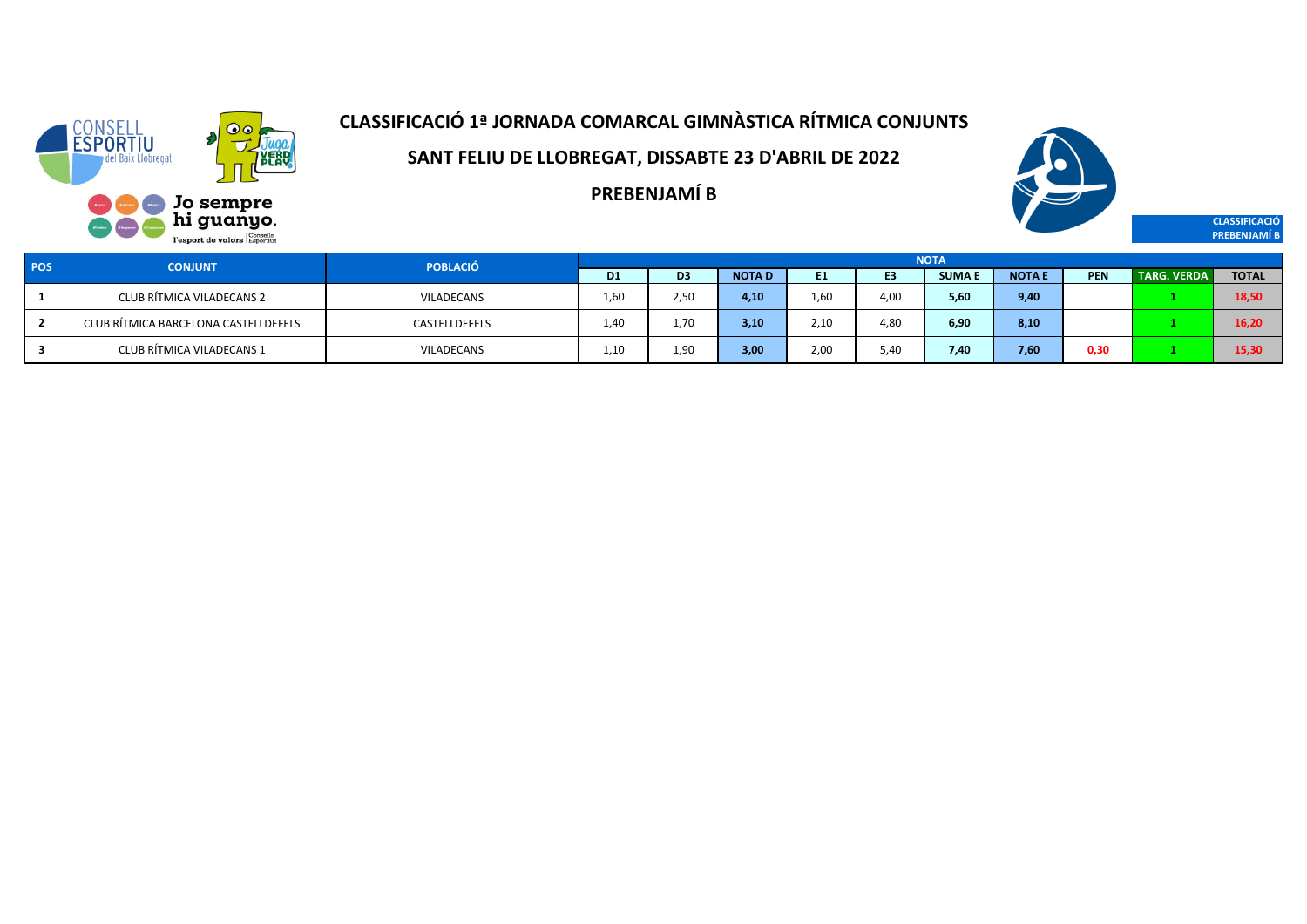

**SANT FELIU DE LLOBREGAT, DISSABTE 23 D'ABRIL DE 2022**

**PREBENJAMÍ C**



| <b>POS</b> | POBLACIÓ<br><b>CONJUNT</b> |                      |                | <b>NOTA</b>   |              |      |              |              |               |     |                    |              |  |
|------------|----------------------------|----------------------|----------------|---------------|--------------|------|--------------|--------------|---------------|-----|--------------------|--------------|--|
|            |                            |                      | D <sub>1</sub> | $\sim$<br>D3. | <b>NOTAD</b> |      | r.           | <b>SUMAE</b> | <b>NOTA I</b> | PEN | <b>TARG. VERDA</b> | <b>TOTAL</b> |  |
|            | <b>CER PRATENC</b>         | EL PRAT DE LLOBREGAT | 0.8C           | 1.6C          | $-40$        | 3.40 | 7.20<br>7,20 | 10,60        | 4,40          |     |                    | 11,80        |  |